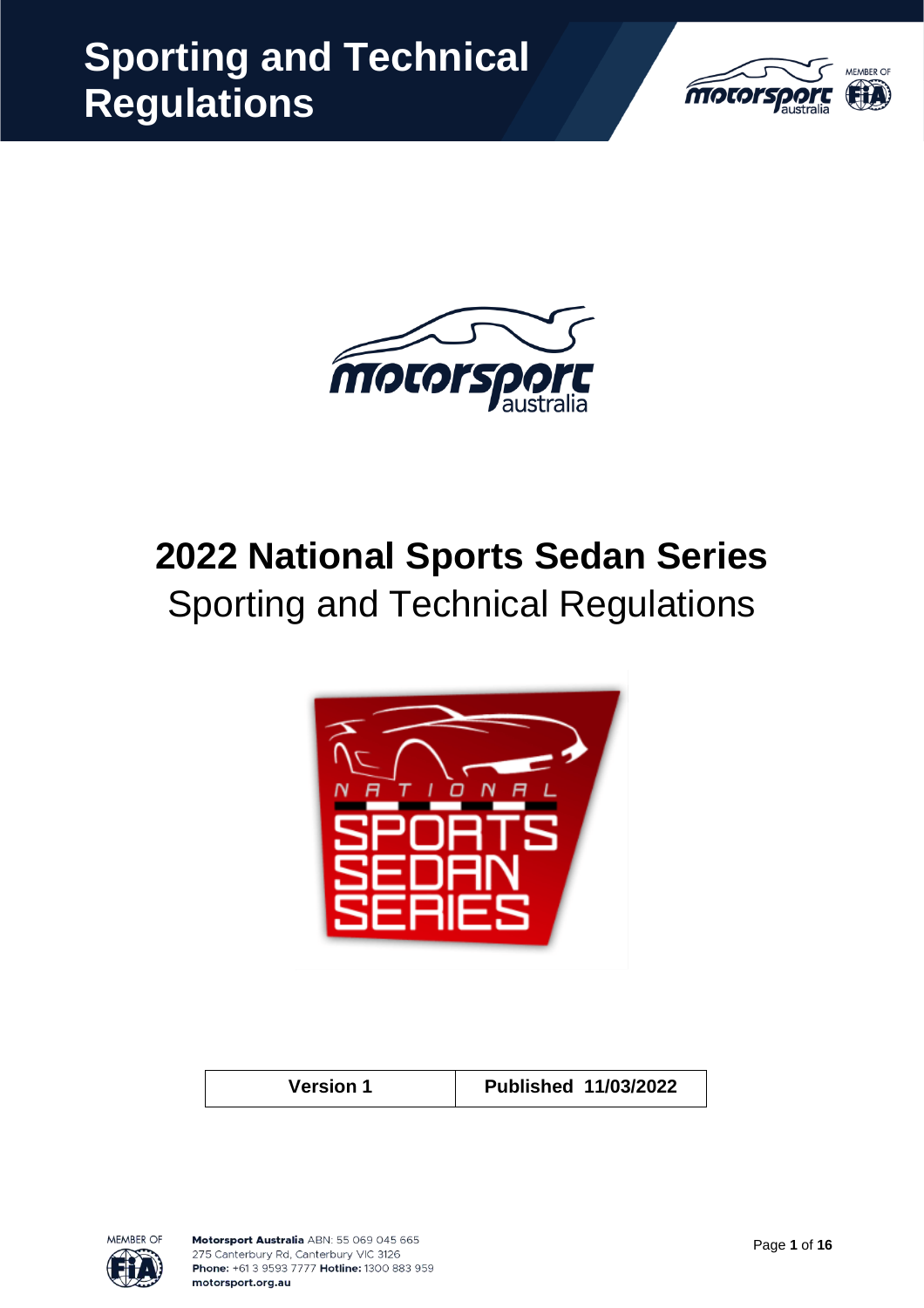

# 2022 NATIONAL SPORTS SEDAN SERIES

Sporting and Technical Regulations

A Capitalised and italicised word in this document is defined in the FIA International Sporting Code (Code), the National Competition Rules (NCR), including their Appendices or Attachment A of this document.

Any HEADING is for reference only and has no regulatory effect.

## Contents

| S1                |  |
|-------------------|--|
| S <sub>1.1</sub>  |  |
| S <sub>1.2</sub>  |  |
| S2                |  |
| S2.1              |  |
| S3                |  |
| S4                |  |
| S4.1              |  |
| S5                |  |
| S <sub>5.1</sub>  |  |
| S6                |  |
| S7                |  |
| S8                |  |
| S8.1              |  |
| S8.2              |  |
| S9                |  |
|                   |  |
|                   |  |
|                   |  |
| S <sub>11.1</sub> |  |
| S <sub>11.2</sub> |  |
|                   |  |
| S <sub>12.1</sub> |  |
| S <sub>12.2</sub> |  |
| S <sub>12.3</sub> |  |
| S <sub>12.4</sub> |  |
| S <sub>12.5</sub> |  |
| S <sub>12.6</sub> |  |
| S <sub>12.7</sub> |  |
| S <sub>12.8</sub> |  |
|                   |  |
| S <sub>13.1</sub> |  |
| S <sub>13.2</sub> |  |
| S <sub>13.3</sub> |  |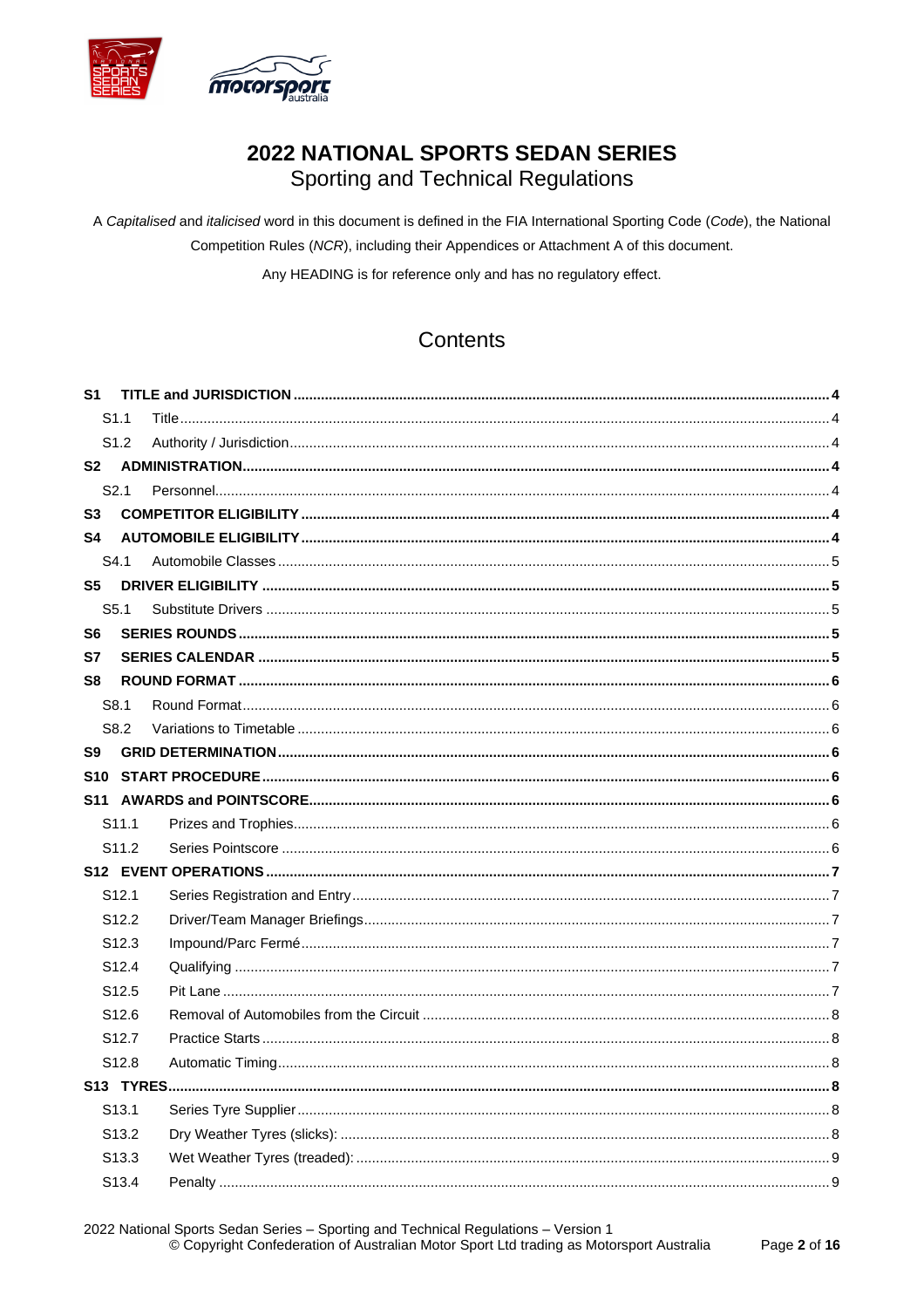

|                 | S <sub>13.5</sub> |  |
|-----------------|-------------------|--|
|                 |                   |  |
| <b>S15</b>      |                   |  |
|                 |                   |  |
| T1              |                   |  |
| T <sub>2</sub>  |                   |  |
| <b>T3</b>       |                   |  |
| <b>T4</b>       |                   |  |
| T <sub>5</sub>  |                   |  |
| T <sub>6</sub>  |                   |  |
| T7              |                   |  |
| T <sub>8</sub>  |                   |  |
| T9              |                   |  |
| T <sub>10</sub> |                   |  |
| <b>T11</b>      |                   |  |
|                 |                   |  |
|                 |                   |  |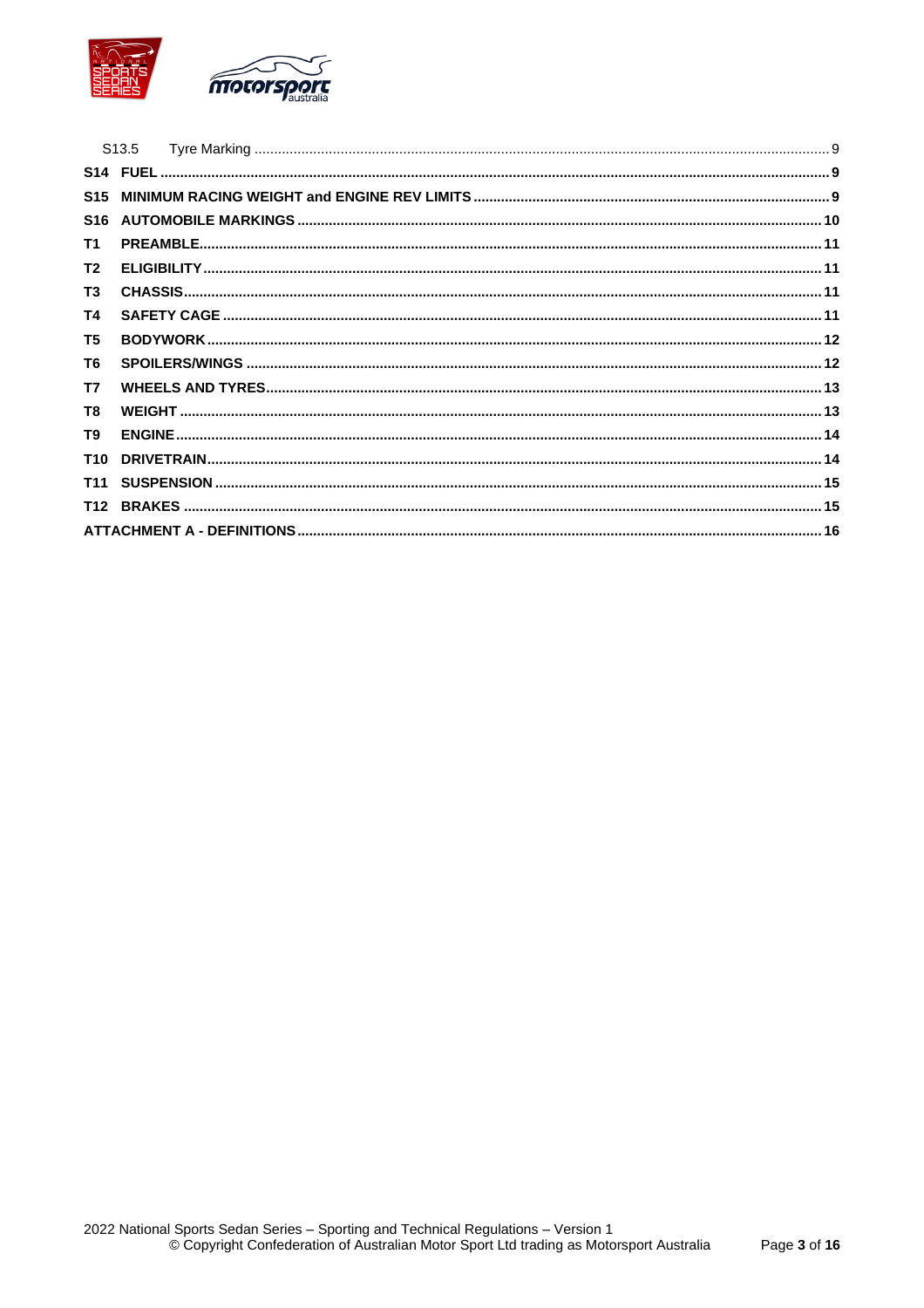

## **2022 National Sports Sedan Series** Sporting Regulations

## **S1 TITLE AND JURISDICTION**

#### **S1.1 Title**

This *Series* will only be known as and referred to as the "2022 National Sports Sedan Series".

#### **S1.2 Authority / Jurisdiction**

- (a) Each *Round* in the 2022 National Sports Sedan Series (*Series*) will be held under the FIA International Sporting Code including Appendices; the National Competition Rules (NCR) and Circuit Race Standing Regulations (*CRSR*) of *Motorsport Australia*; the Sporting Regulations issued for this Series by *Motorsport Australia*; the Technical Regulations as published by *Motorsport Australia*; *Supplementary Regulations* and Further *Supplementary Regulations* issued by the *Organiser* for each *Round*; Bulletins issued by the Stewards, and any Driver Briefing Notes and instructions issued by the Clerk of the Course at an *Event*.
- (b) This *Series* has been sanctioned by *Motorsport Australia* as an Authorised Series.
- (c) Sports Sedans Pty Ltd has been appointed as the Category Manager (*CM*) by *Motorsport Australia* for this *Series*.

**Contact Details:**

Sports Sedans Pty Ltd 35 Fenton Street Huntingdale VIC 3166 Tel: 0418 505 635

info@sportssedansnational.com.au

## **S2 ADMINISTRATION**

#### **S2.1 Personnel**

The following personnel have been appointed to the *Series* by the *CM* and have the authority to administer the various aspects of these regulations as detailed in the *CRSR*.

- (a) Technical Advisor (*TA*) Laurie Griffin
- (b) Category Administrator (*CA*) Michael Robinson

## **S3 COMPETITOR ELIGIBILITY**

To be eligible to compete in the *Series*, each *Competitor* must hold a current Motorsport Australia Competitor Licence.

## **S4 AUTOMOBILE ELIGIBILITY**

Each *Automobile* must comply with the technical regulations as specified in Article S4.1 of these regulations.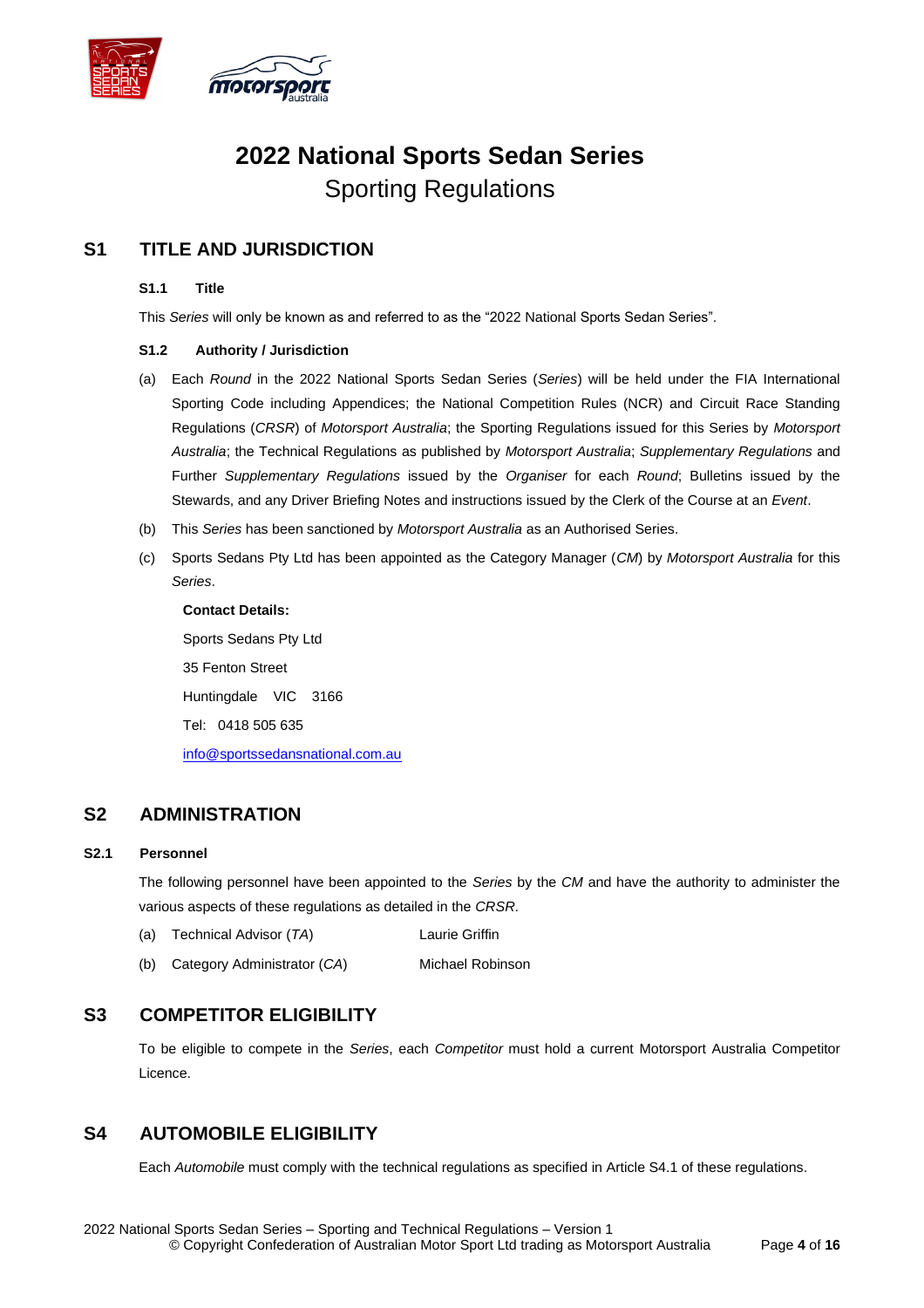

#### **S4.1 Automobile Classes**

Each *Automobile* will be allocated into one of the following classes:

- (a) Class SS: Spaceframe chassis and floorplan Sports Sedan complying with the requirements of the Circuit Race Appendix, Specifications of Automobiles, 3<sup>rd</sup> Category - Touring Cars - Group 3D - Sports Sedans of the *Motorsport Australia Manual*.
- (b) Class TA: Trans Am type *Automobile* complying with the 2022 National Sports Sedan Series Technical Regulations for Class TA.
- (c) Other *Automobiles* may be invited to compete at a *Round* at the discretion of the *CM* but will be ineligible for *Series* points.

#### **S4.2 Replacement Automobiles**

Following the commencement of the first qualifying session of each *Round*, any *Automobile* that has been entered to compete at that *Round* may not be replaced with another *Automobile*.

## **S5 DRIVER ELIGIBILITY**

To be eligible to compete in the *Series*, each *Driver* must be a minimum of 17 years of age and hold a Motorsport Australia Circuit Licence with Provisional endorsement or higher (unless noted otherwise in the Supplementary Regulations for a particular *Round*) and be a member of NASSA Inc.

**Please note:** Each *Driver* competing in their *State Competition* in conjunction with the *Series* is not required to be member of NASSA Inc.

#### **S5.1 Substitute Drivers**

Prior to the commencement of the first qualifying session at each *Round*, a *Competitor* may nominate a substitute *Driver* who may be permitted to compete in the remainder of that *Round* subject to the approval of the Stewards.

## **S6 SERIES ROUNDS**

- (a) The *Series* will be conducted over 5 *Rounds* as detailed in the Series Calendar below.
- (b) Each race conducted as a part of the *Series* will count in determining the final results.

## **S7 SERIES CALENDAR**

The *Series* will be conducted over the following *Rounds*:

| Round | <b>Date</b>       | <b>Circuit</b>                |
|-------|-------------------|-------------------------------|
|       | $18 - 20$ March   | Phillip Island                |
| っ     | $20 - 22$ May     | <b>Winton Raceway</b>         |
| 3     | $29 - 31$ July    | The Bend Motorsport Park      |
| 4     | $2 - 4$ September | <b>Sydney Motorsport Park</b> |
| 5     | $4 - 6$ November  | Sandown                       |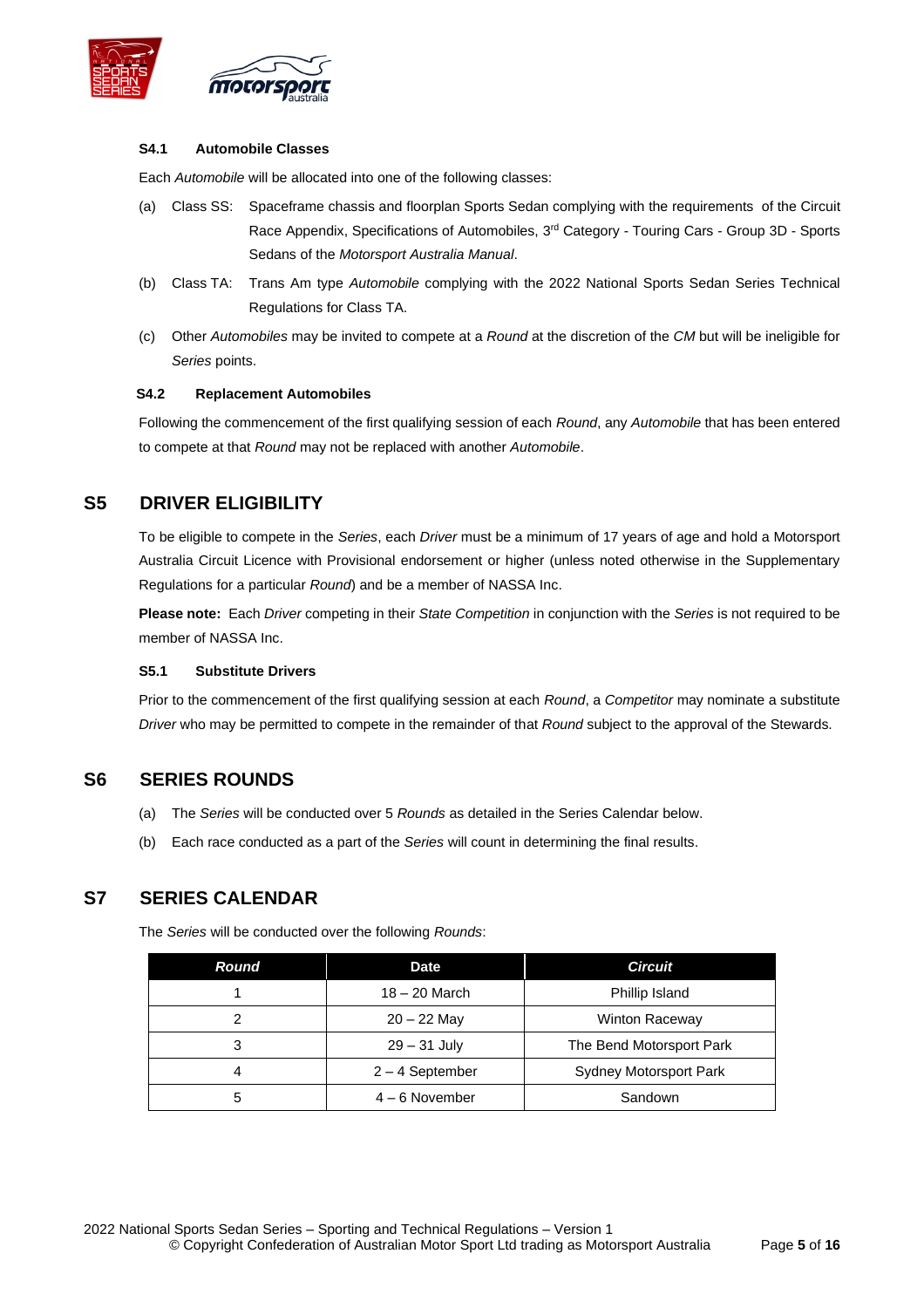

## **S8 ROUND FORMAT**

The number, length and format of *Track* sessions will ultimately be negotiated and determined by the *Organiser* prior to a *Round* and will be advised in the *Supplementary Regulations* issued for an *Event*.

#### **S8.1 Round Format**

Generally, the format for each *Round* will be as follows:

- (a) Practice 3 x 20-minute sessions.
- (b) Qualifying 1 x 20-minute session.
- (c) Races 3 races as detailed in the *Supplementary Regulations*.

#### **S8.2 Variations to Timetable**

The timetable may be varied at any time due to exceptional circumstances only with the prior approval of the Stewards.

## **S9 GRID DETERMINATION**

The grid for each race will be determined as detailed in the *CRSR*.

## **S10 START PROCEDURE**

The *Start* procedure for each race will be as detailed in the *CRSR* – Non-Championship Start – Rolling Start.

## **S11 AWARDS AND POINTSCORE**

#### **S11.1 Prizes and Trophies**

Prizes, trophies and awards will be as advised to each *Competitor* by the *CA*.

#### **S11.2 Series Pointscore**

(a) Points will be awarded to *Drivers* for each race in each *Round* on their outright finishing position except for a *Driver* of any invited *Automobile*.

| <b>Finishing</b>           | <b>Points</b>  |        |        |
|----------------------------|----------------|--------|--------|
| <b>Position</b>            | Race 1         | Race 2 | Race 3 |
| 1 <sup>st</sup>            | 30             | 45     | 60     |
| 2 <sub>nd</sub>            | 28             | 42     | 56     |
| 3 <sup>rd</sup>            | 26             | 39     | 52     |
| 4 <sup>th</sup>            | 24             | 36     | 48     |
| 5 <sup>th</sup>            | 22             | 33     | 44     |
| 6 <sup>th</sup>            | 20             | 30     | 40     |
| 7 <sup>th</sup>            | 18             | 27     | 36     |
| 8 <sup>th</sup>            | 16             | 24     | 32     |
| gth                        | 14             | 21     | 28     |
| 10 <sup>th</sup>           | 12             | 18     | 24     |
| 11 <sup>th</sup>           | 10             | 15     | 20     |
| 12 <sup>th</sup>           | 8              | 12     | 16     |
| 13 <sup>th</sup>           | 6              | 9      | 12     |
| 14 <sup>th</sup>           | 4              | 6      | 8      |
| 15 <sup>th</sup> and below | $\overline{c}$ | 3      | 4      |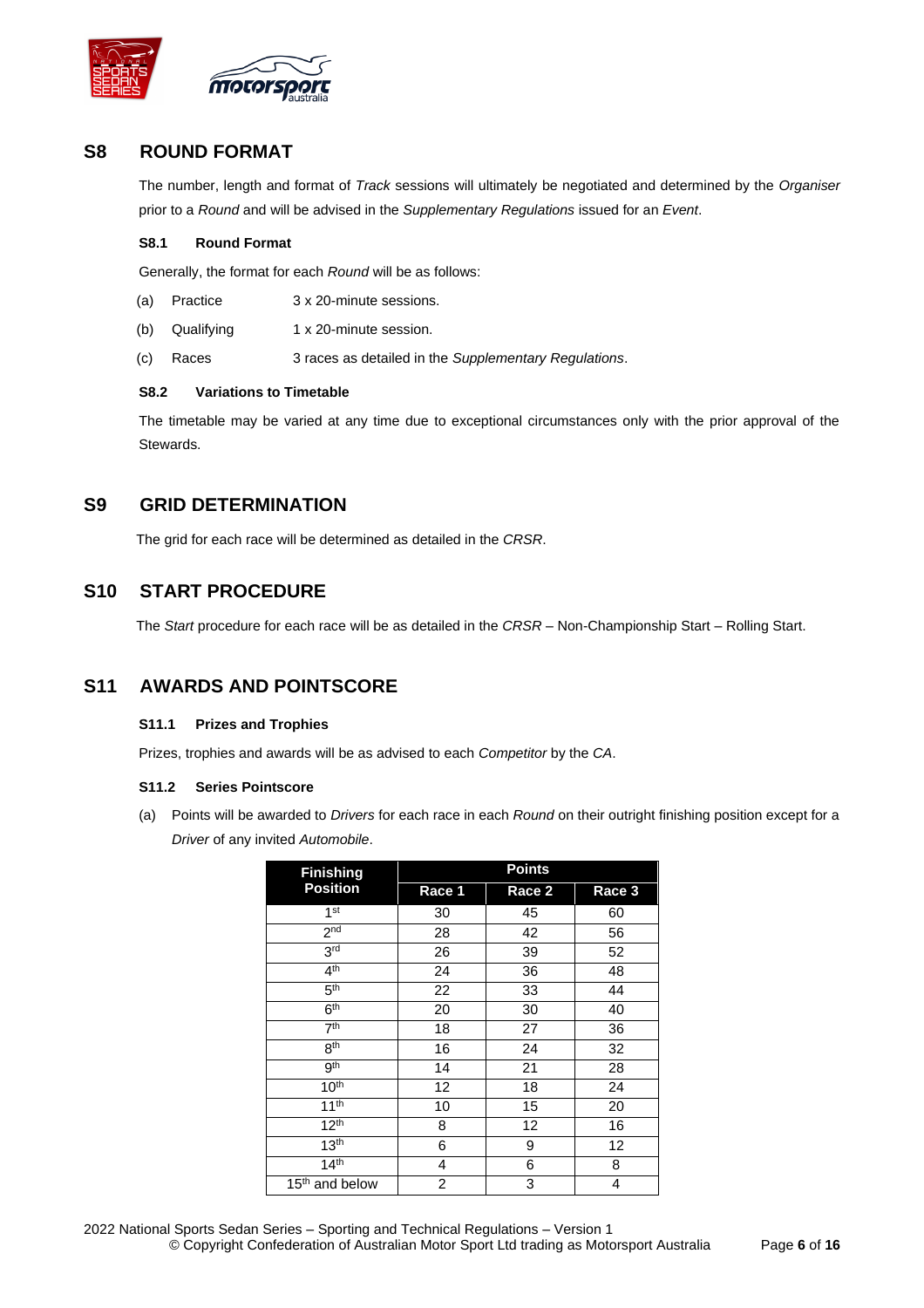

- (b) Points for each race will only be awarded to *Drivers* classified as finishers in the final results of that race.
- (c) The results for each *Round* will be determined by the total number of points scored by each *Driver* at that *Round.*
- (d) If there is a tie at the end of any *Round*, the final positions for that *Round* will be determined by comparing the results of each of the tied *Drivers* in the final race of that *Round*. The higher place in the *Round* results will be awarded to the *Driver* with the higher finishing position in the final race.
- (e) The *Driver* gaining the highest outright points total over the 5 *Rounds* will be declared the winner of the *Series*.
- (f) If there is a tie at the end of the *Series*, final positions will be determined by comparing the race results achieved by each tied *Driver*, with the *Driver* with the highest number of first places being awarded the higher *Series* position. If at this stage a tie still exists, it will be resolved by comparing the number of second, third or fourth places (and so on) achieved by each tied *Driver* until each position has been determined.

## **S12 EVENT OPERATIONS**

#### **S12.1 Series Registration and Entry**

The *Series* will operate under the Motorsport Australia Series Registration and Entry Process.

#### **S12.2 Driver/Team Manager Briefings**

- (a) Each *Driver* and Team Manager (i.e. an appropriately authorised representative of the *Competitor*, other than the *Driver*) must attend the compulsory Drivers' briefing.
- (b) The time and location of this briefing will be detailed in the *Supplementary Regulations* for the *Event*.
- (c) The attendance sheet must be signed by each *Driver* and Team Manager to confirm attendance.
- (d) Other compulsory briefings may be convened as required and will be advised to each *Competitor* accordingly.

#### **S12.3 Impound/Parc Fermé**

- (a) Each *Automobile*, including those remaining in pit lane, must proceed directly to the designated *Parc Fermé* area via the most direct route (or as directed by Officials) at the conclusion of qualifying, without returning to pit or paddock areas and without interference from any third party (other than an Official).
- (b) Each *Automobile* completing each race must proceed directly to the designated *Parc Fermé* area (or as directed by Officials) at the conclusion of the race, without returning to pit or paddock areas and without interference from any third party (other than an Official).
- (c) *Automobiles* may not be removed from *Parc Fermé* except with the express permission of the Chief Scrutineer.

#### **S12.4 Qualifying**

During qualifying, an *Automobile* may not return to the paddock area without the express permission of the Chief Scrutineer. If an *Automobile* exits pit lane to the paddock during qualifying it will not be permitted to re-join that session and will be subject to a penalty of *Disqualification* from the results of the qualifying session.

#### **S12.5 Pit Lane**

(a) Each pit crew member is required to sign a Pit Lane Indemnity Form prior to the first *Track* session and to display identification as and if required by the *Organiser*.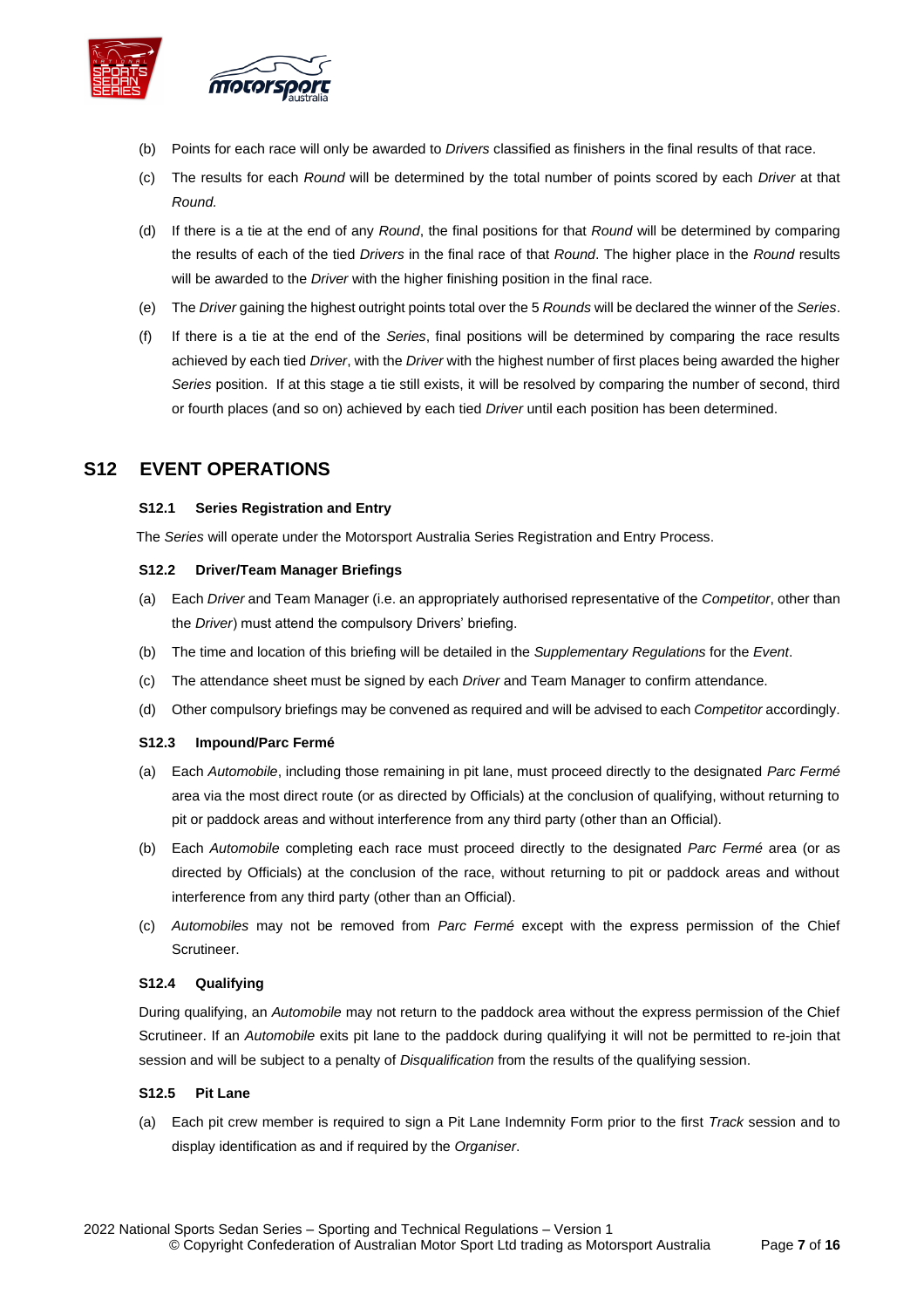

(b) Each *Competitor* must appoint a Car Controller for each of their *Automobiles* who will be solely responsible for the stopping of, and the safe release of the *Automobile* at all times whilst the *Automobile* is in pit lane.

#### **S12.6 Removal of Automobiles from the Circuit**

Following the commencement of the first qualifying session, it is prohibited to remove any *Automobile* from the *Circuit* prior to the completion of the *Event* without the prior express written approval of the Chief Scrutineer.

#### **S12.7 Practice Starts**

Practice starts are prohibited.

#### **S12.8 Automatic Timing**

- (a) The *Organiser* utilises an automatic timing system that requires each *Automobile* to be fitted with a timing transmitter.
- (b) It is the responsibility of each *Competitor* to maintain the timing transmitter for each of their *Automobiles* in working order at all times when their *Automobile* is on the *Track* at a *Round*.

## **S13 TYRES**

Each *Automobile* must be fitted with the control tyres listed below and supplied by the Series Tyre Supplier except where the tyre size/s required for an *Automobile* are not available from the Series Tyre Supplier

#### **S13.1 Series Tyre Supplier**

The Series Tyre Supplier is Kumho Tyre – Prime Race Tyres.

David Aitkin

Phone – 0438 130 338

Email – david@primetyres.com.au

#### **S13.2 Dry Weather Tyres (slicks):**

(a) From the commencement of the first Qualifying session at each *Round*, if dry weather tyres are being used, each *Automobile* that is eligible for the *Series* must only be fitted with the dry tyres listed in the table below, supplied by the Series Tyre Supplier and marked by the Chief Scrutineer or their nominee. No *Automobile* will be permitted on the *Track* in any qualifying or race unless it is fitted with the marked tyres for that *Round*.

| <b>Rim Diameter</b> | Tyre Brand construction / compound | Tyre Size                                         |
|---------------------|------------------------------------|---------------------------------------------------|
|                     |                                    | 280/650 R18                                       |
| 18 inch             | Kumho S700                         | 280/680 R18                                       |
|                     |                                    | 300/650 R18                                       |
|                     |                                    | 310/710 R18                                       |
| 17 inch or less     | Any CM approved brand              | Any size sourced from the<br>Series Tyre Supplier |

- (b) A maximum of 4 new or used (previously marked or unmarked) dry weather tyres (must be 2 front and 2 rear tyres) will be marked for each *Automobile* for each *Round*.
- (c) In addition to S13.2(b), the following tyres will be marked for each *Automobile* for each *Round*:
	- (i) A maximum of 4 used dry weather tyres (must be 2 front and 2 rear tyres) previously marked for use in the *Series*; or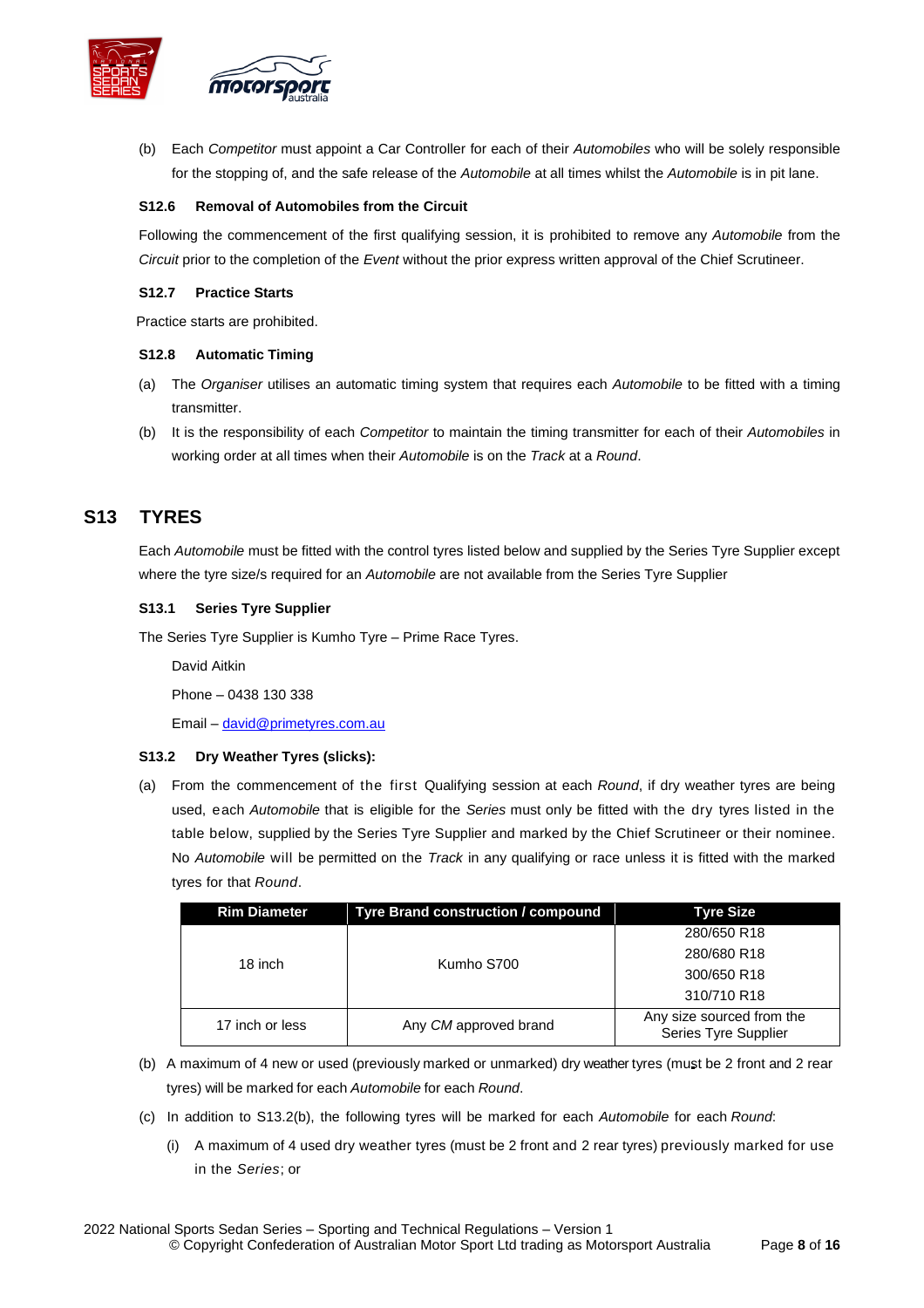

(ii) A maximum of 2 unmarked used dry weather tyres (must be 1 front and 1 rear tyre).

#### **S13.3 Wet Weather Tyres (treaded):**

Wet weather tyre brand is free.

#### **S13.4 Penalty**

Penalty for non-compliance to the tyre rules in S13 will be *Disqualification* from the *Event* and loss of all *Series* points for that *Round*.

#### **S13.5 Tyre Marking**

- (a) Within 1 hour from the completion of the final practice session at each *Round*, each *Competitor* must present each tyre to the Chief Scrutineer (or their nominee) for marking at the front of their respective garage/paddock bay.
- (b) The outer wall of the tyre must remain natural prior to marking (i.e. no tyre shine).
- (c) Each *Competitor* is responsible for ensuring that each tyre is marked or re-marked as appropriate.
- (d) If tyre markings have been removed or are not visible when fitted to the *Automobile,* they are deemed to be unmarked.
- (e) If the tyres are not marked for any reason or the markings become faded or un-readable the *Competitor* must notify the Chief Scrutineer immediately and re-present the tyres for marking.
- (f) If tyres are turned on the rim, they must be re- presented for remarking on the visible outer wall.
- (g) Replacement tyres that are not from the tyres marked for that *Round* are prohibited.
- (h) The use of any tyre heating, heat retention device or chemical treatment to any tyre is prohibited.

## **S14 FUEL**

- (a) Each *Automobile* must only use the specified control fuel approved by the *CM*, if a control fuel is nominated by the *CM*.
- (b) No other substance may be added to the specified fuel.
- (c) With the exception of ambient atmospheric air and the specified control fuel, no other substance may be added to the intake charge of the engine.
- (d) A fuel sample may be taken from an *Automobile* at any time.
- (e) Each *Competitor* is responsible for a fuel sample being able to be obtained safely and promptly upon request by the Chief Scrutineer.
- (f) Any fuel sampled will be compared with that provided by the official fuel supplier and any discrepancy will be reported to the Stewards.

## **S15 MINIMUM RACING WEIGHT AND ENGINE REV LIMITS**

- (a) Each *Automobile* must comply with the minimum *Racing Weight* and maximum engine revs specified in the table below at all times during each *Round*.
- (b) Each *Automobile* must be fitted with an effective rev limiter and that rev limiter must be set at or below the applicable limit specified in the table below.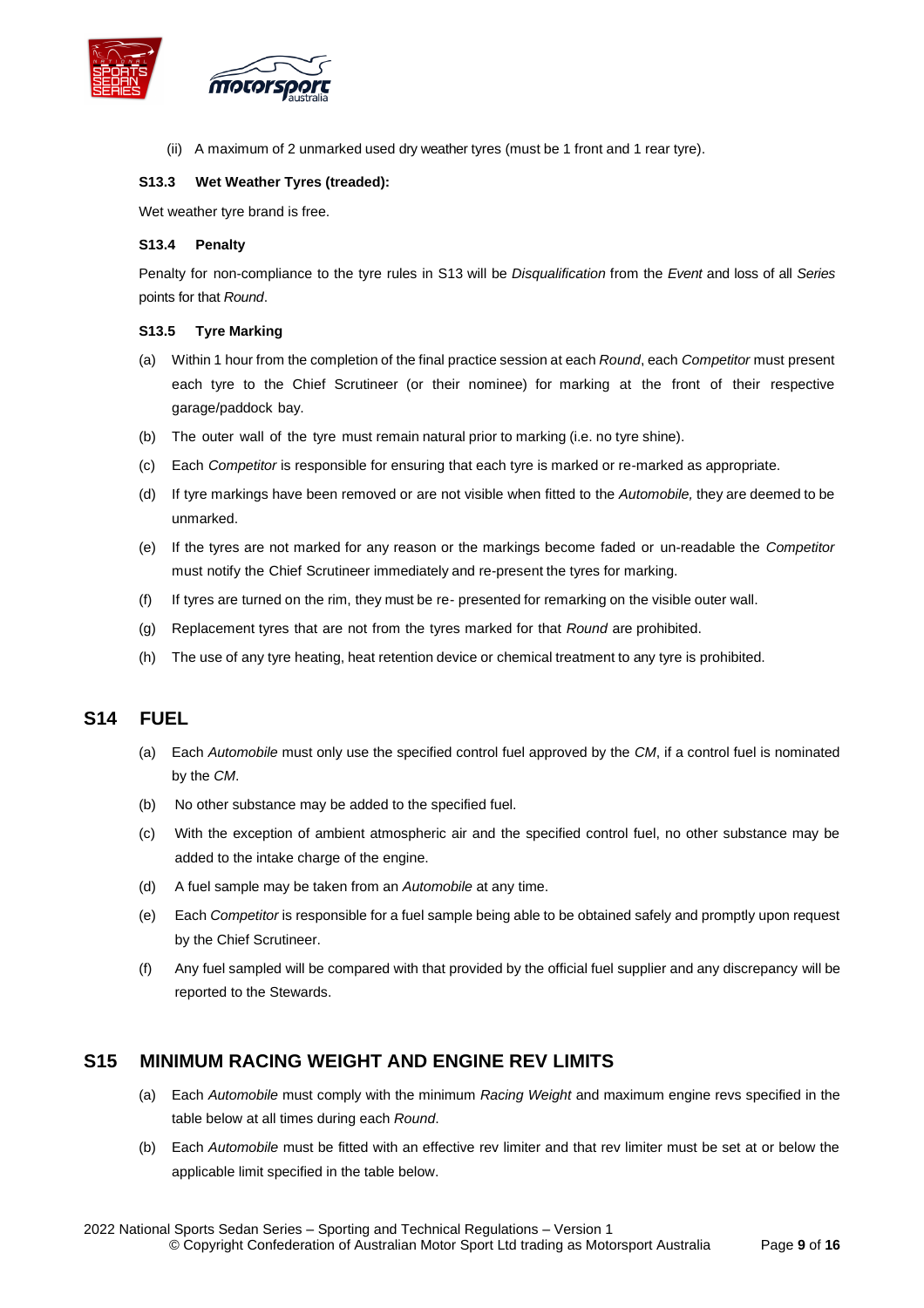

(c) At the request of the Chief Scrutineer the rev limiter must be displayed to the Chief Scrutineer along with any data logging or rpm data supplied via the ECU. The penalty for non-compliance with such a request will be *Disqualification* from the *Event*.

| <b>Class</b> | <b>Engine Capacity</b><br>(cc) | <b>Minimum Racing Weight</b><br>(kg)                  | <b>Maximum Engine Revs</b><br>(rpm) |
|--------------|--------------------------------|-------------------------------------------------------|-------------------------------------|
|              | 0-3500                         | As detailed in the Motorsport                         | 9000                                |
| SS           | 3501-5099                      | Australia Manual for Group 3D<br><b>Sports Sedans</b> | 8500                                |
|              | 5100-6000                      |                                                       | 8500                                |
| ТA           | 0-5100                         | 1175                                                  | 8500                                |
|              | 5101-6000                      | 1200                                                  | 8500                                |

## **S16 AUTOMOBILE MARKINGS**

- (a) In addition to the requirements detailed below, each *Automobile* must comply with Technical Appendix Schedule K of the *Motorsport Australia Manual*.
- (b) Each *Automobile* must provide space and/or display the following *Series* markings, appropriately attached and positioned as detailed below at all times during each *Round*:
	- (i) The top of the windscreen for a windscreen banner (provided by the *CM*)
	- (ii) A sponsor decal (provided by the *CM*) above or below the competition number on both sides of the *Automobile*.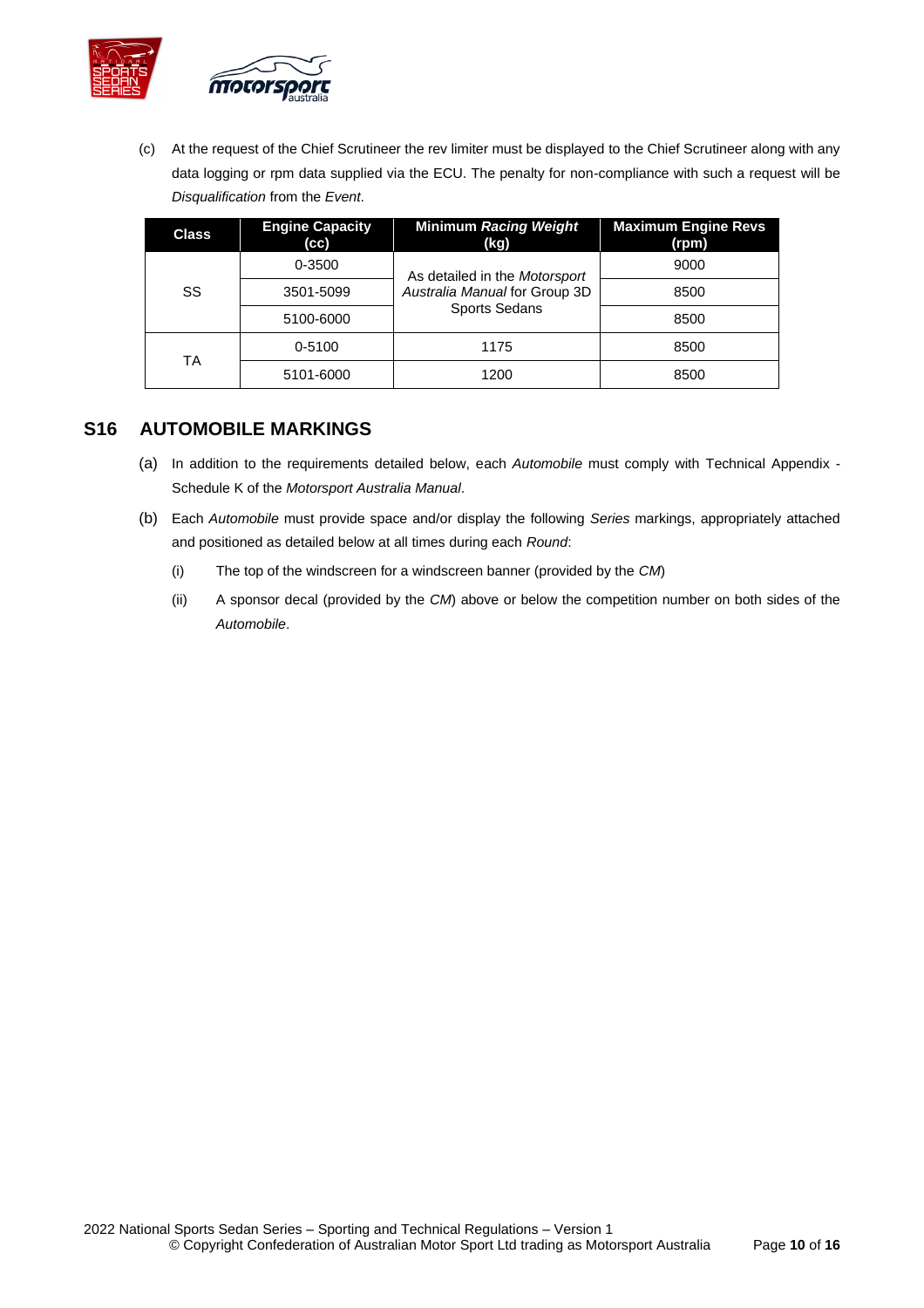

# **2022 National Sports Sedan Series** Technical Regulations Class TA only

## **T1 PREAMBLE**

- (a) The requirements of these Technical Regulations only apply to each *Automobile* competing in Class TA of the 2022 National Sports Sedan Series (*Series*). Each *Automobile* may be modified only to the extent specifically permitted under these regulations.
- (b) Each *Automobile* competing in Class SS of the *Series* must comply with the requirements of the Circuit Race Appendix, Specifications of Automobiles, 3<sup>rd</sup> Category - Touring Cars – Group 3D - Sports Sedans of the *Motorsport Australia Manual*.
- (c) It is the intent of these Technical Regulations to allow construction or modification useful and necessary in the preparation of an extremely high performance road racing *Automobile*.
- (d) In addition to these Technical Regulations, each *Automobile* must conform to the requirements of the Technical Appendix of the *Motorsport Australia Manual*.
- (e) Changes may be made to these Technical Regulations at any time, subject to the prior approval of *Motorsport Australia*, in the interests of safety, fairness and cost containment and to maintain parity.

## **T2 ELIGIBILITY**

Each *Automobile* allocated to Class TA of the *Series* must comply with the requirements of these Technical Regulations to be eligible for the *Series*.

## **T3 CHASSIS**

- (a) Each *Automobile* must be of steel tube space frame construction with adequate strength to withstand the forces placed upon it from *Competition*.
- (b) The wheelbase at the hub centerline must be 2590 mm +/- 20 mm.
- (c) The maximum *Track* must be 2040 mm.

## **T4 SAFETY CAGE**

- (a) Each *Automobile* must be fitted with a Safety Cage that complies with the requirements of Technical Appendix - Schedule J of the *Motorsport Australia Manual* and the requirements specified in 3rd Category: Touring Cars - Group 3D: Sports Sedans.
- (b) The Safety Cage Structure must incorporate the following additional elements for Side Impact Protection:
	- (i) A minimum of 3 side impact protection tubes on the *Driver's* side plus a minimum of 1 tube on the *Passenger* side.
	- (ii) On the *Driver's* side each tube is to run fore/aft near horizontal and be joined to one another by at least 2 near vertical tubes.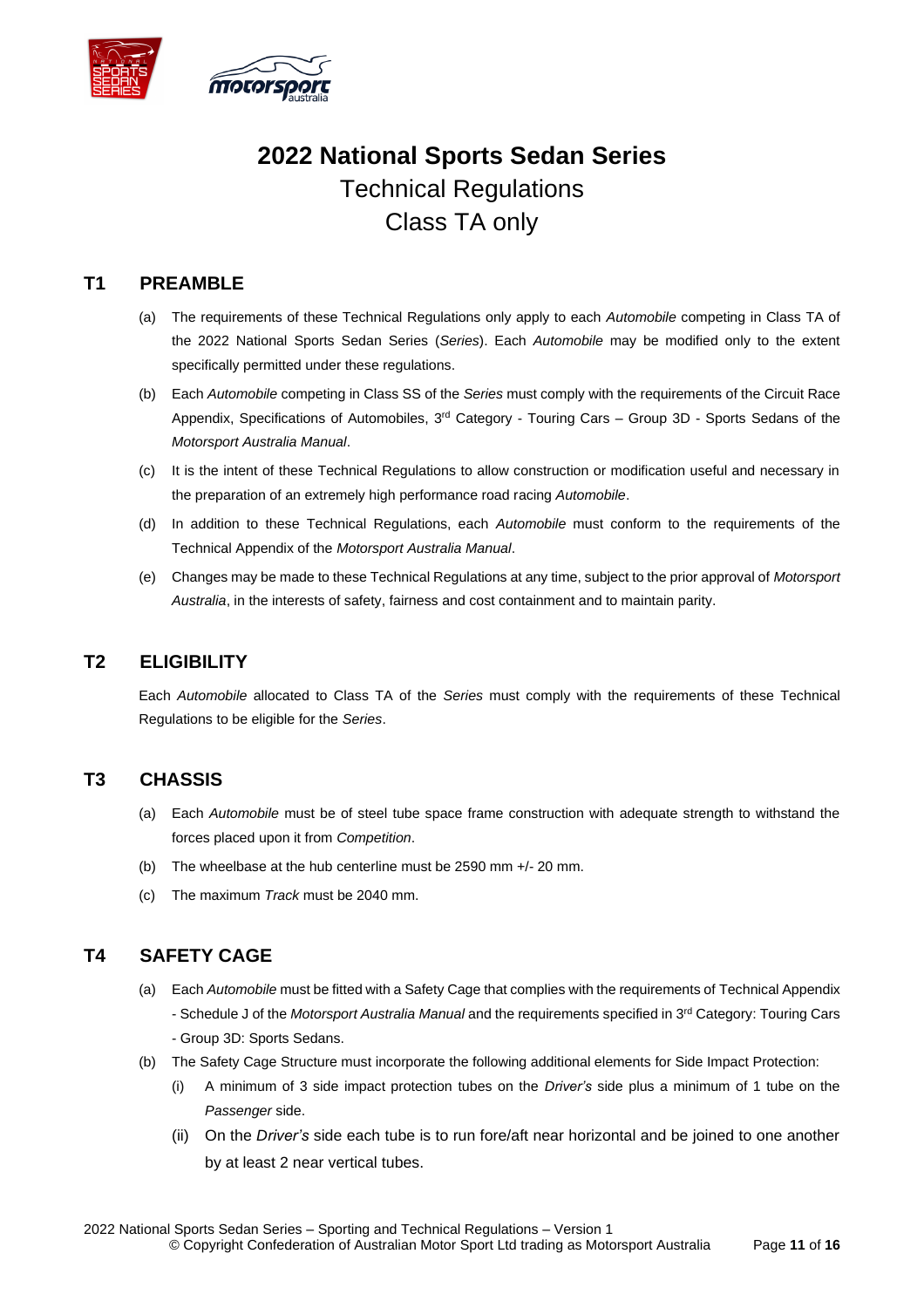

## **T5 BODYWORK**

- (a) Each *Automobile* may be updated and/or changed from marque to marque by exchanging the approved *Bodywork* over a common wheelbase and *Track* measurement *Chassis*.
- (b) Each *Automobile* will be listed according to the *Bodywork's* intended make and model designation. Any eligible engine may be used in any *Automobile* designation.
- (c) Only SCCA Trans Am approved *Bodywork* shapes post 1990 will be permitted. Trans Am *Bodywork* must be in a configuration that is approved for past or present SCCA Trans Am *Competition*. The *Bodywork* may be constructed from composite materials such as Fibreglass, Kevlar and Carbon Fibre. The method of *Bodywork* attachment is free.
- (d) The maximum overall width of each *Automobile* must not exceed 2050 mm.
- (e) *Bodywork* that was manufactured without any hood louvres may have up to 2 hood louvres added. These louvres must be located on the hood/front fender between the radiator and the rearward edge of the hood. The maximum size of these louvres is 510 mm x 255 mm with a minimum of 5 slots.
- (f) The bonnet may be modified to provide clearance to the engine air intake air-box, provided that such alteration does not confuse the identity of the *Automobile*. The maximum height of this modification is 50 mm.
- (g) Polycarbonate windshields are permitted. Polycarbonate windshields must have a minimum of 1 inner support to prevent the windshield from collapsing inward. The rear quarter (side) and rear windows may be made of clear, transparent polycarbonate material.
- (h) Rear view mirrors providing visibility to the rear of both sides of the *Automobile* must be fitted.
- (i) Fresh-air ducts to the *Driver* may be added to the A-pillar area. They must be distinctly separate parts from the *Bodywork*. One only genesis technologies roof louvre vent (part number GA3125) is permitted for the express purpose of venting the *Driver's* compartment.
- (j) The area in the rear *Bodywork* that was intended to be covered by a number plate may be removed and utilised as a vent to exit air from inside the rear *Bodywork*.
- (k) Each door may contain 1 hole or slot to accommodate exhaust outlet/s. Any such opening in the door/s must be in the lower half of the door height and within 300 mm of the rear wheel arch opening.
- (l) Air may be ducted to the carburettor/s intakes or fuel injection intakes provided that the ducting is completely contained within the engine compartment and that the air to be ducted is supplied through normal openings in the *Bodywork*. Air may be ducted to a sealed air-box through an opening near the back of the bonnet, rectangular in shape, maximum width of 500 mm and maximum length of 100 mm.
- (m) Additional openings are permitted for the purpose of ducting air to the brakes, radiator, air-box and/or oil cooler(s). These openings may be placed in the lower half of the nose section panel.

## **T6 SPOILERS/WINGS**

(a) A flat front air splitter is permitted and may extend up to 50 mm in front of the approved Trans Am *Bodywork*. A front "under-tray" is permitted and may incorporate a low pressure air diffuser but extend no further rearward than the centreline of the front hubs.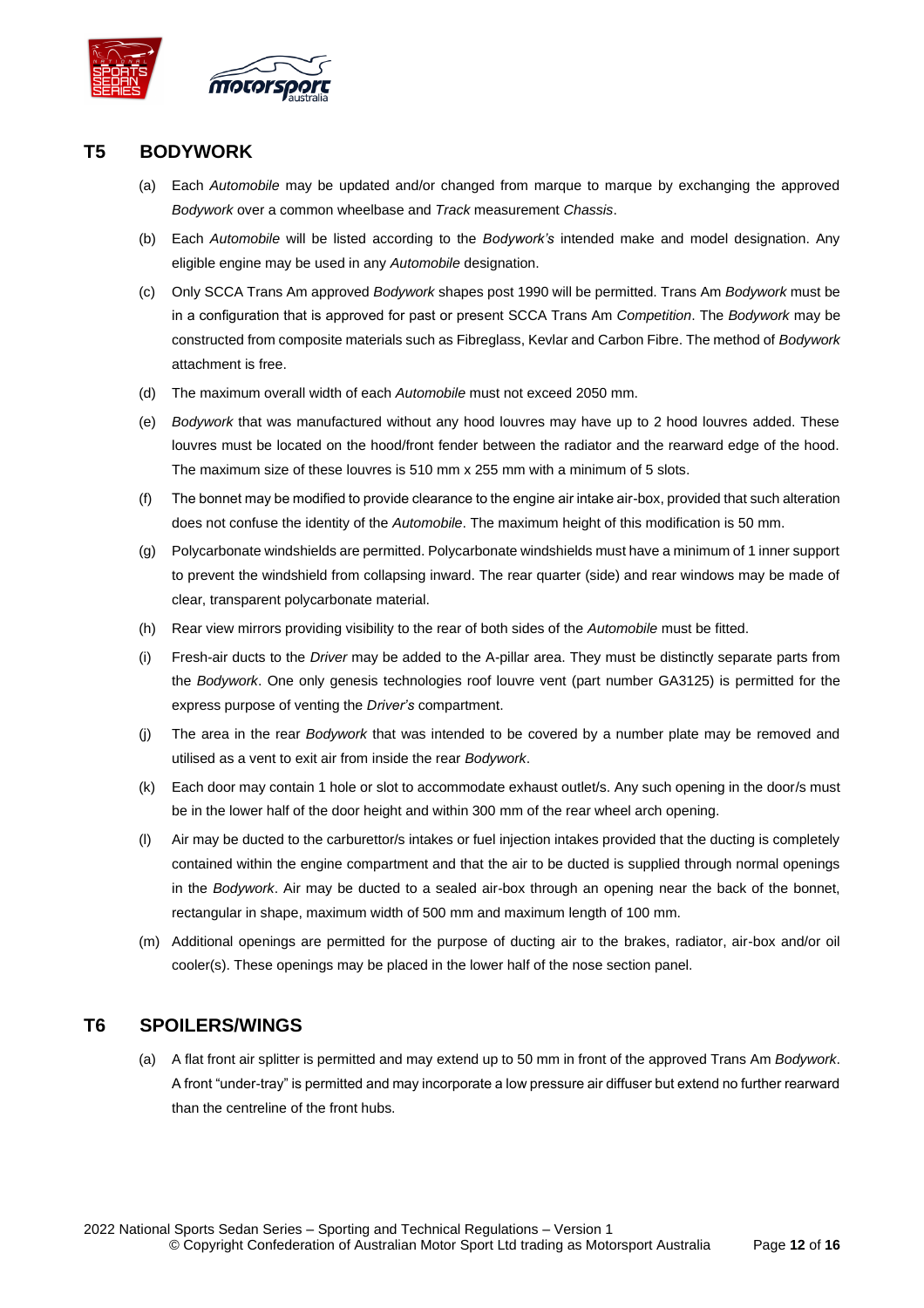

- (b) If a rear wing is used, it must comply with the single element wing specification in the *Motorsport Australia* Manual – Circuit Race Appendix – 3<sup>rd</sup> Category: Touring Cars - Group 3D: Sports Sedans. The maximum width of the entire wing assembly including endplates must be 1830 mm. The cord length must be no greater than 275 mm. Each wing endplate must be mounted parallel to the *Automobile* centreline and must be perpendicular to the ground. Each wing endplate must be parallel to the centreline of the *Automobile* with no curvature or openings.
- (c) A maximum 15 mm Gurney tab is permitted at the trailing edge of the wing element. The tab must be mounted 90 degrees to the upper wing surface. No air may pass between the tab and the wing.
- (d) The entire wing assembly must be mounted below the peak of the roof (measured at the highest point of the roof). The trailing edge of the wing cord must be located within the following area:
	- (i) Forward A maximum of 150 mm forward of the rearmost *Bodywork* measured at the *Automobile* centreline.
	- (ii) Aft A maximum of 50 mm rearward of the rearmost *Bodywork* at the *Automobile* centreline.
- (e) 2 wing mounting posts must be used.
- (f) *Cockpit* operable wing adjustment or any device that allows wing adjustment or movement whilst the *Automobile* is in motion is prohibited.
- (g) Vertical vanes may be fitted under the Trans Am homologated rear floor/rear bumper panel in order to develop a rear diffuser effect. The vanes fitted must be no wider than the inside of the rear tyres inflated to 1.7 bar (25 psi), no further forward than the rear axle centreline and no lower than the *Chassis* ride height at the rear axle centreline. These vanes must not protrude rearward of the rearmost point of the rear bumper.

## **T7 WHEELS AND TYRES**

- (a) Each *Automobile* must have 4 wheels.
	- (i) The maximum wheel rim diameter is 18 inches and the minimum diameter is 16 inches.
	- (ii) The maximum width of any complete wheel assembly is 370 mm with at least 180 kpa pressure in the tyre.
	- (iii) Each wheel must be made of steel, aluminium, magnesium, or a combination thereof.
- (b) Each *Automobile* must only be fitted with the tyres specified in the 2022 National Sports Sedan Series Sporting Regulations at all times at each *Round*.

## **T8 WEIGHT**

- (a) Each *Automobile* must comply with the minimum *Racing Weight* (including driver with all apparel and remaining fluids in the *Automobile*) at all times at each *Round* as specified in the 2022 National Sports Sedan Series Sporting Regulations.
- (b) The minimum weight permitted (with *Driver* seated in the driving *Seat* in the normal driving position) over the front axle is 49% of the total *Racing Weight* of the individual *Automobile*.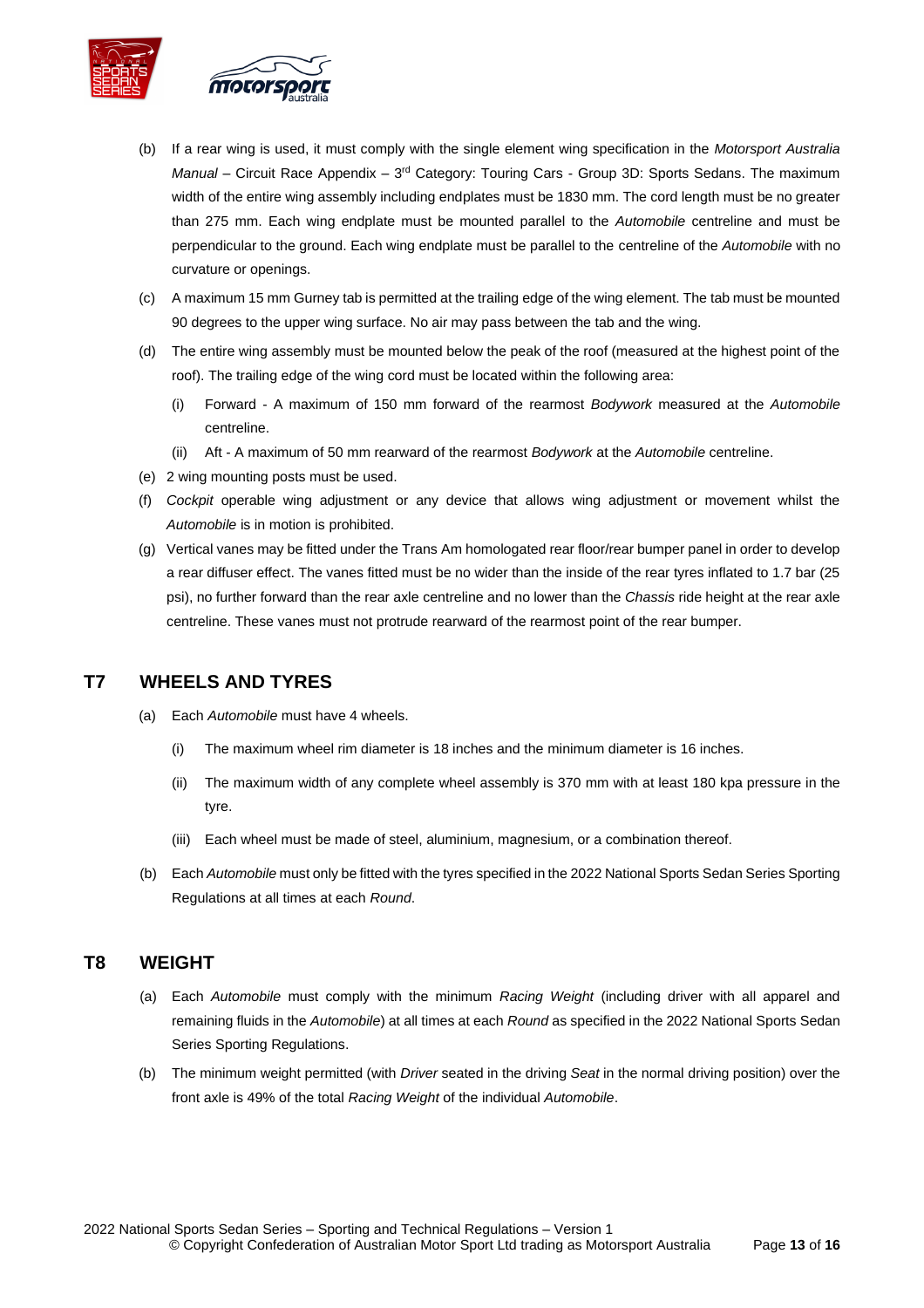

## **T9 ENGINE**

- (a) Only pushrod valve actuation V8 engines up to 6000 cc are permitted.
- (b) The following engine blocks are permitted:
	- (i) General Motors Chevrolet, Ford & Dodge.
	- (ii) All approved Nascar engine blocks prior to; Chev R07, Ford FR9 & Dodge R6.
	- (iii) All aftermarket engine blocks manufactured by World Industries, Dart & Ford SVO.
- (c) Aluminium engine blocks are prohibited.
- (d) Each engine is to be naturally aspirated and the fuel fed via a carburettor/s or via a fuel injection system. All inducted air must pass through the carburettor/s or fuel injection throttle venturis. Air filters, velocity stacks, and or air boxes are free.
- (e) The maximum engine revolutions per minute (rpm) permitted at all times during each *Round* must be as specified in the 2022 National Sports Sedan Series Sporting Regulations.
- (f) The rearmost point of the engine block must be located forward of the most forward point of the front firewall.
- (g) Engine mountings are free.
- (h) Oil pumps are free provided that they are mechanically driven by the engine.
- (i) Water pumps are free provided that they are mechanically driven by the engine.
- (j) Only *Driver* operated electrical starter is permitted. The use of any ignition system (except magneto ignition) is permitted, provided the number of spark plugs remains the same as the number of engine pistons. The remaining components of the engine electrical system are free.
- (k) The components of the exhaust system are free.
- (l) Each exhaust outlet must exit the bodywork below the centreline of the door height and within 300 mm of the rear wheel arch opening.
- (m) Any water and oil radiator or heat exchanger is permitted, provided that there are no changes to the exterior *Bodywork* to accommodate its use. They must not be located in the *Driver/Passenger* compartment. Air may be ducted to said coolers only through normal openings in the approved *Bodywork*. Air ducts or other openings must not be added to body panels or windows.
- (n) Air may be ducted to coolers from free air under the *Automobile*, provided that such under *Automobile* ducting does not create aerodynamic down-force.

## **T10 DRIVETRAIN**

- (a) Only two-wheel drive via the rear wheels is permitted.
- (b) Only a single speed live rear axle is permitted, however, it may be modified to accommodate camber and toe adjustments.
- (c) "Quick change" drop gears are permitted.
- (d) Final drive units which permit ratio changes while the *Automobile* is in motion are prohibited.
- (e) The design of the transmission is free, save for the following:
	- (i) The transmission box front mounting surface must be located within 410 mm of the rear of the engine block.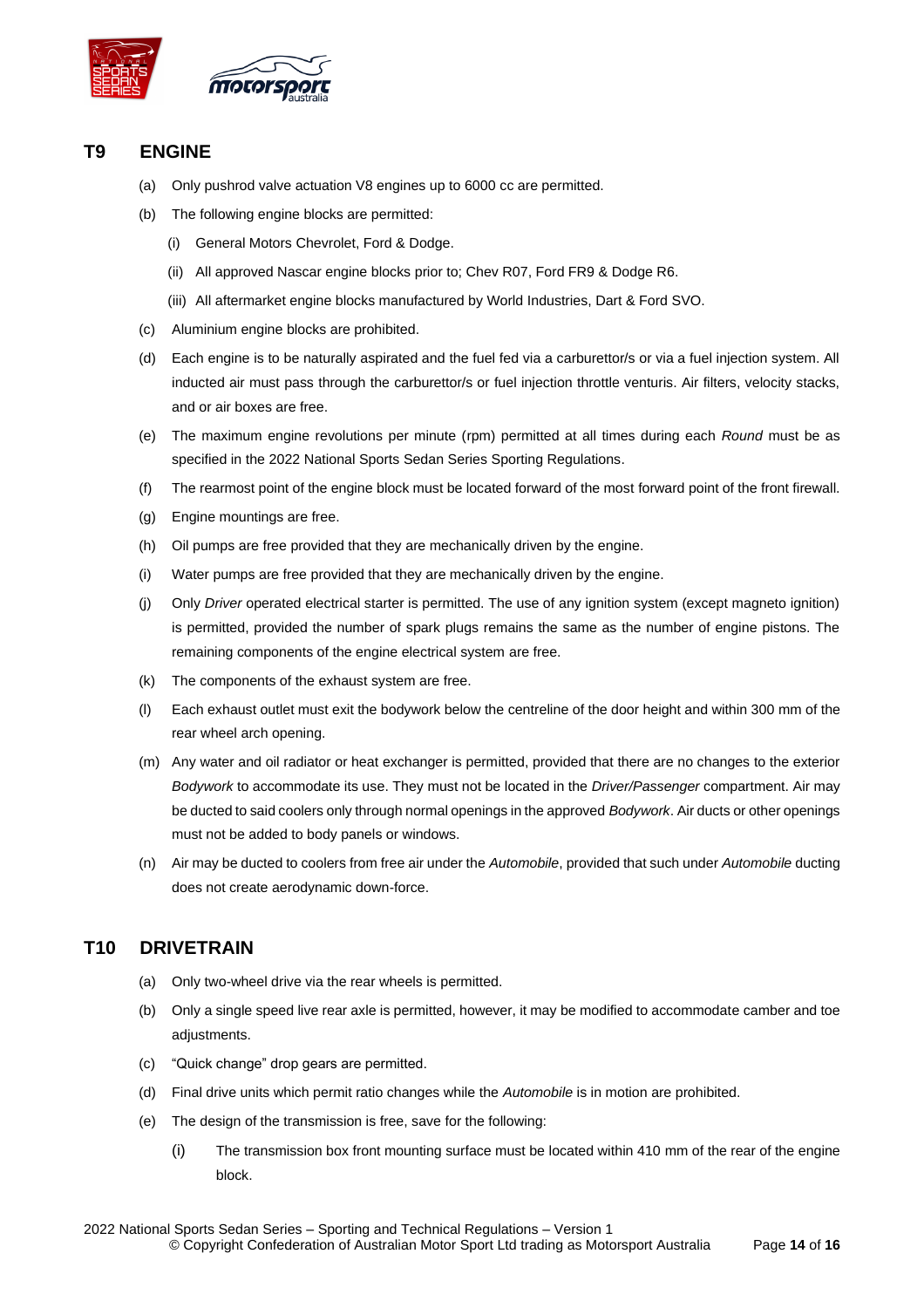

- (ii) The clutch must be controlled exclusively by the *Driver* by either mechanical or hydraulic actuation. The use of any electronic clutch actuation systems is prohibited.
- (iii) The gears must be selected by the *Driver* exclusively via a mechanical linkage.
- (iv) The use of any electronic, hydraulic or pneumatic gear selection device or assistance is prohibited.
- (v) A gear lever-mounted switch, which must only provide a gear shift cut signal to the ECU, may be fitted.
- (vi) An operable reverse gear driven by the engine must be fitted.
- (vi) The maximum number of forward gears is 6.
- (f) A minimum of 1 steel 360 degree "loop" must be installed of sufficient strength to prevent the driveshaft/s from entering the *Driver's* compartment or the front of the shaft contacting the ground in the event of shaft and/or U-joint failure.

## **T11 SUSPENSION**

- (a) The minimum ride height of any part of the *Automobile* is 40 mm.
- (b) Suspension components are free provided that they are constructed from steel or aluminium.
- (c) Only coil springs may be used for springing the *Automobile*. A maximum of one shock absorber is permitted per wheel.
- (d) The front suspension is to be a double A-arm type suspension of equal or unequal length arms.
- (e) The rear axle is to be a closed tube beam, live axle suspension.
- (f) The front wheels only must be steered by the *Driver*. The type of steering is free. It is recommended that a collapsible steering column is used.

## **T12 BRAKES**

- (a) Each Automobile must be equipped with a dual braking system operated by a single control. In the case of leakage or failure to any point in the system, effective braking power must be maintained to at least 2 wheels. The use of any dual master cylinder and/or pressure equalising device is permitted. Servo assist braking systems are prohibited.
- (b) Brake cooling air ducts may be fitted, provided they extend only in a forward direction, and that no changes are made in the *Bodywork* for their installation save for 2 openings in the front bumper area to accommodate up to an area equal to 5 inches diameter for each opening.
- (c) Only brake discs manufactured from ferrous material may be used. Only 1 brake disc per wheel is permitted. Brake discs are to be mounted outboard of the rear axle housing and front uprights.
- (d) Brake calipers are free save that only 1 brake caliper per wheel with a maximum of 6 pistons per caliper is permitted.
- (e) Water cooled calipers are prohibited.
- (f) Air may be ducted to the rear brakes from free air under the *Automobile*, provided that such under *Automobile* ducting does not create aerodynamic down-force.